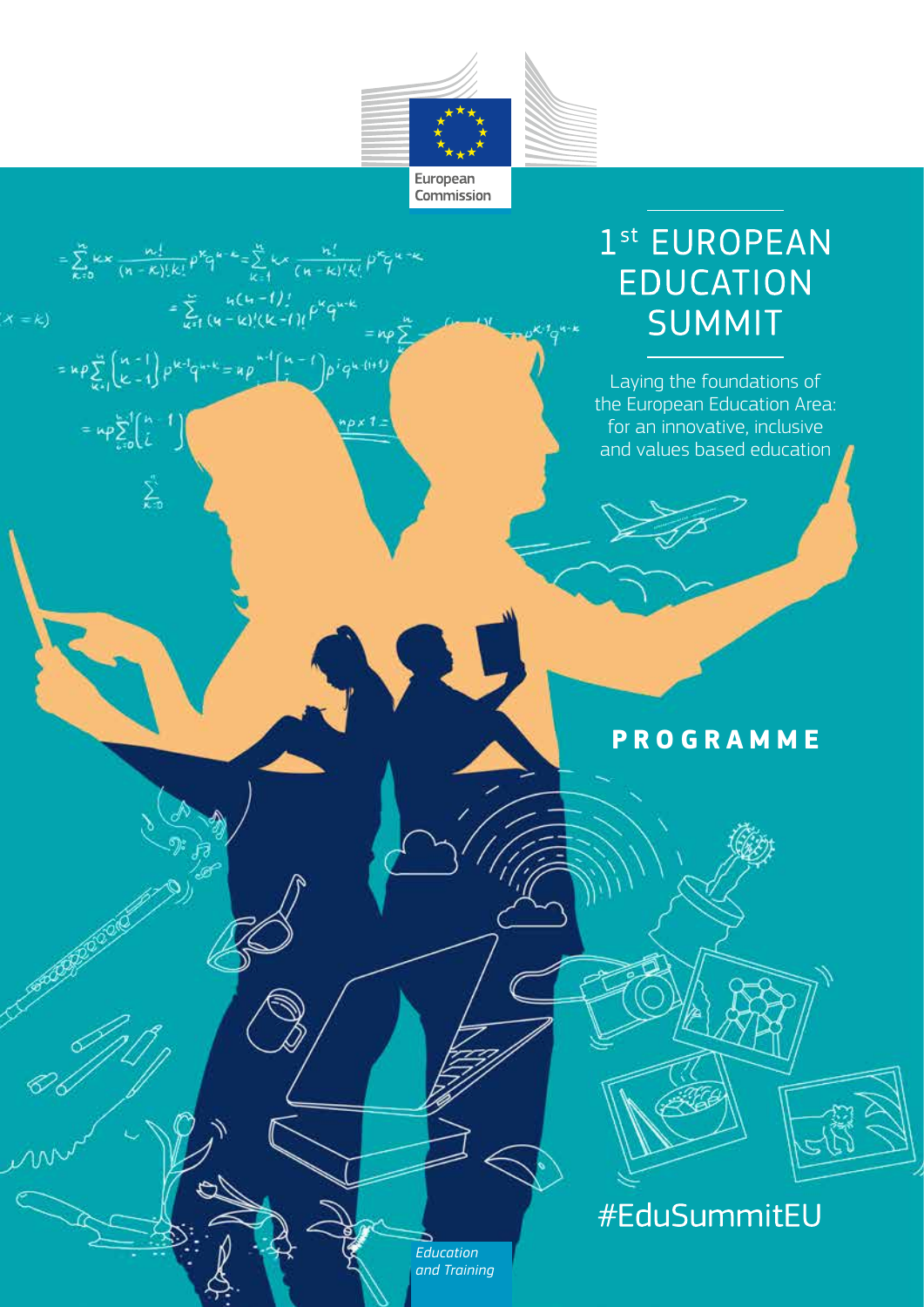## 1<sup>ST</sup> EUROPEAN EDUCATION SUMMIT

Laying the foundations of the European Education Area: for an innovative, inclusive and values based education

**O** The SQUARE Mont des Arts/Kunstberg, 1000 Brussels

## 25.01.2018

| $8:30 - 9:00$                  | <b>PARTICIPANT REGISTRATION</b>                                                                                                                                                                                                                                                                                                                                                                            |
|--------------------------------|------------------------------------------------------------------------------------------------------------------------------------------------------------------------------------------------------------------------------------------------------------------------------------------------------------------------------------------------------------------------------------------------------------|
| $9:00 - 9:15$<br>Copper Hall   | <b>OPENING STATEMENT</b><br>. Tibor Navracsics - European Commissioner for Education, Culture, Youth and Sport                                                                                                                                                                                                                                                                                             |
| $9:15 - 9:45$<br>Copper Hall   | <b>KEYNOTE INTERVENTIONS</b><br>• Samantha Cristoforetti - ESA Astronaut<br>• Audrey Azoulay - Director-General of UNESCO                                                                                                                                                                                                                                                                                  |
| $9:45 - 9:50$<br>Copper Hall   | GREETINGS FROM THE BULGARIAN PRESIDENCY OF THE COUNCIL OF THE EU<br>• Krasimir Valchev - Minister of Education and Science of Bulgaria                                                                                                                                                                                                                                                                     |
| $9:50 - 10:00$                 | <b>MUSICAL INTERLUDE - Démos Orchestra, Lille</b>                                                                                                                                                                                                                                                                                                                                                          |
|                                | <b>HIGH LEVEL PANEL DISCUSSION: COUNTDOWN TO 2025</b><br>A VISION FOR THE EUROPEAN EDUCATION AREA                                                                                                                                                                                                                                                                                                          |
| $10:00 - 11:00$<br>Copper Hall | . Tibor Navracsics - European Commissioner for Education, Culture, Youth and Sport<br>• Jean-Michel Blanquer - Minister of Education of France<br>• Petra Kammerevert - Chair of Committee on Culture and Education, European Parliament<br>• Anna Ekström - Minister for Upper Secondary School and Adult Education<br>and Training of Sweden<br>· Zoltán Balog - Minister of Human Capacities of Hungary |
|                                | <b>FIRST BLOCK - THE EUROPEAN EDUCATION AREA 2025</b>                                                                                                                                                                                                                                                                                                                                                      |
| $11:10 - 12:10$                | <b>PARALLEL SESSIONS</b>                                                                                                                                                                                                                                                                                                                                                                                   |
| Copper Hall                    | 1.1 PANEL: EXCELLENCE, AUTONOMY AND RECOGNITION,<br><b>IS THAT WHAT TEACHERS NEED?</b><br>• Jolanta Okuniewska - Teacher and Finalist for Global Teacher Prize 2016<br>• Evgenia Peeva-Kirova - Founder and CEO, Teach for Bulgaria<br>• Marie-Martine Schyns - Minister for Education of the Fédération Wallonie-Bruxelles                                                                                |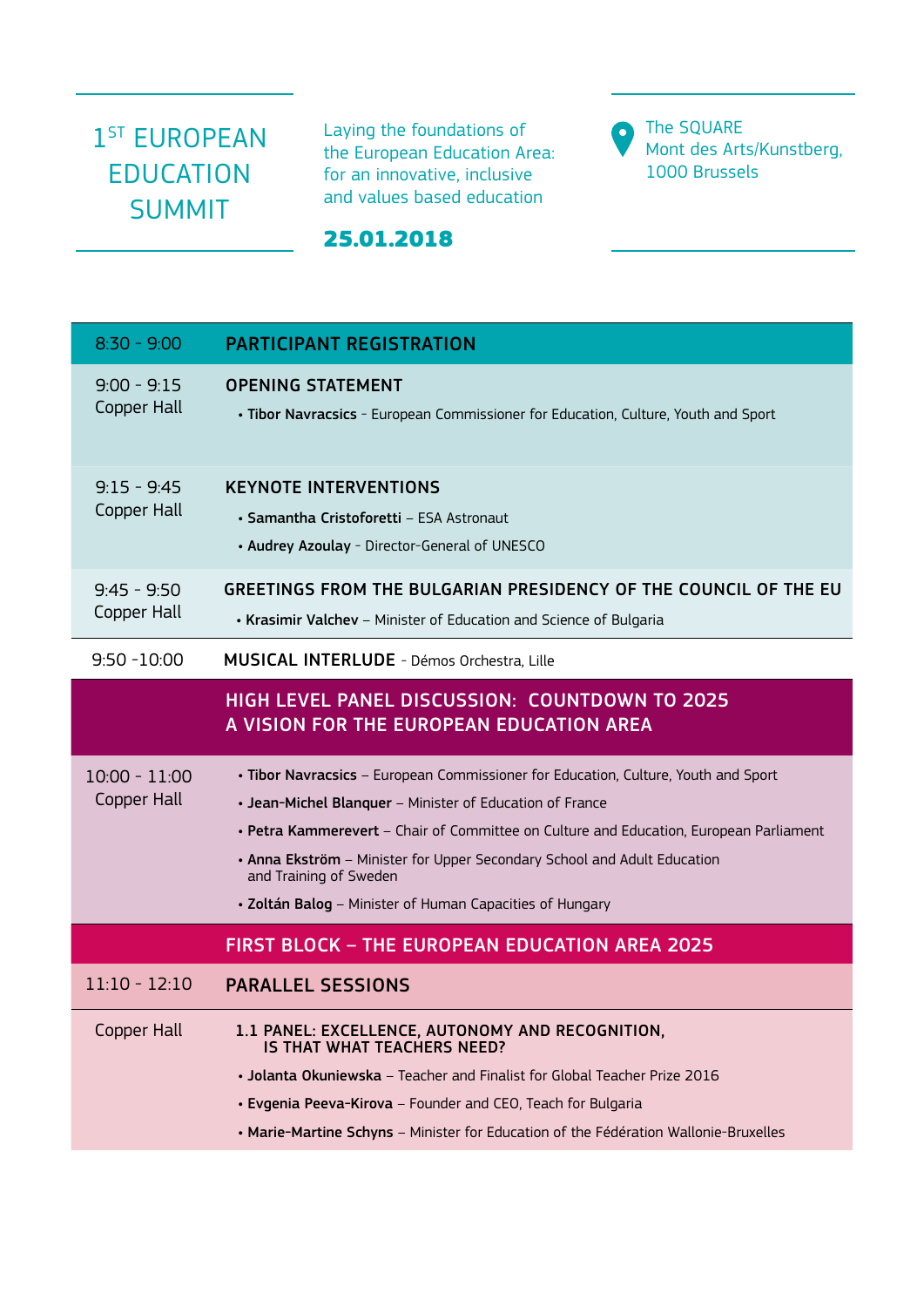| <b>Hall 300</b>       | 1.2 MASTERCLASS: WHAT CAN WE (EU) DO FOR YOU? A PRESENTATION<br>OF EU SUPPORT OPPORTUNITIES.                                                                                                                                                                         |
|-----------------------|----------------------------------------------------------------------------------------------------------------------------------------------------------------------------------------------------------------------------------------------------------------------|
|                       | • Marta Gutierrez Benet, Bodo Richter - DG Education, Youth, Sport and Culture<br>· Maëva Roulette, DG Employment<br>• Patricia Perez-Gomez, Structural Reform Support Service<br>. Patricia Wruuck, Economist, Economics Department of the European Investment Bank |
| The Arc               | 1.3 MASTERCLASS: HOW TO RAISE QUALITY AND EQUITY IN SCHOOL<br><b>EDUCATION? FROM PRINCIPLES TO PRACTICE</b><br>• Kay Livingston - Professor of Educational Research, Policy and Practice,                                                                            |
|                       | University of Glasgow, School of Education                                                                                                                                                                                                                           |
| <b>Studio 213-215</b> | 1.4 PANEL: EDUCATION AND TRAINING MONITOR: EVIDENCE AND<br><b>EDUCATION POLICY AGENDA</b>                                                                                                                                                                            |
|                       | • Bartek Lessaer - DG Education, Youth, Sport and Culture, Education and Training<br>Monitor 2017 Coordinator                                                                                                                                                        |
|                       | . Kristina Hauschildt - EUROSTUDENT project coordinator, German Centre for Higher<br>Education Research and Science Studies (DZHW)                                                                                                                                   |
|                       | • Daniele Checchi - Professor of Economics, University of Milan                                                                                                                                                                                                      |
|                       | • Mary Mitchell O'Connor - Minister of State for Higher Education of Ireland                                                                                                                                                                                         |
| Studio 214-216        | 1.5 PANEL: WHO IS AFRAID TO INVEST IN EDUCATION?                                                                                                                                                                                                                     |
|                       | • Ambroise Fayolle - Vice-President, EIB                                                                                                                                                                                                                             |
|                       | • Matias Rodriguez Inciarte - President of Santander Universidades, Grupo Santander                                                                                                                                                                                  |
|                       | • Līga Lejiņa - State Secretary, Ministry of Education and Science of Latvia                                                                                                                                                                                         |
| <b>Silver Hall</b>    | 1.6 PANEL: THE FUTURE EUROPEAN EDUCATION AREA: A VIEW FROM<br><b>OUR SOCIAL PARTNERS AND CIVIL SOCIETY</b>                                                                                                                                                           |
|                       | • Susan Flocken - European Director, European Trade Union Committee for Education                                                                                                                                                                                    |
|                       | • Daniel Wisniewski - General Secretary, European Federation of Education Employers                                                                                                                                                                                  |
|                       | • Luis Alvarado Martinez - President, European Youth Forum                                                                                                                                                                                                           |
|                       | • David Lopez - President, Lifelong Learning Platform                                                                                                                                                                                                                |
|                       | • Maxime Cerutti - Director of Social affairs department, BUSINESSEUROPE                                                                                                                                                                                             |
| <b>Studio 211-212</b> | 1.7 POLICY PITCH: EDUCATION WITHOUT VALUES, EDUCATION AT ALL?                                                                                                                                                                                                        |
|                       | • François-Xavier Bellamy - Philosopher, author and deputy mayor of Versailles                                                                                                                                                                                       |
|                       | <b>LUNCH BREAK</b>                                                                                                                                                                                                                                                   |
| $12:10 - 13:40$       | LUNCH AND VISIT OF THE IDEAS IN ACTION EXHIBIT<br>(Commissioner Navracsics hosts lunch at the Panoramic Hall for the Ministers and Speakers                                                                                                                          |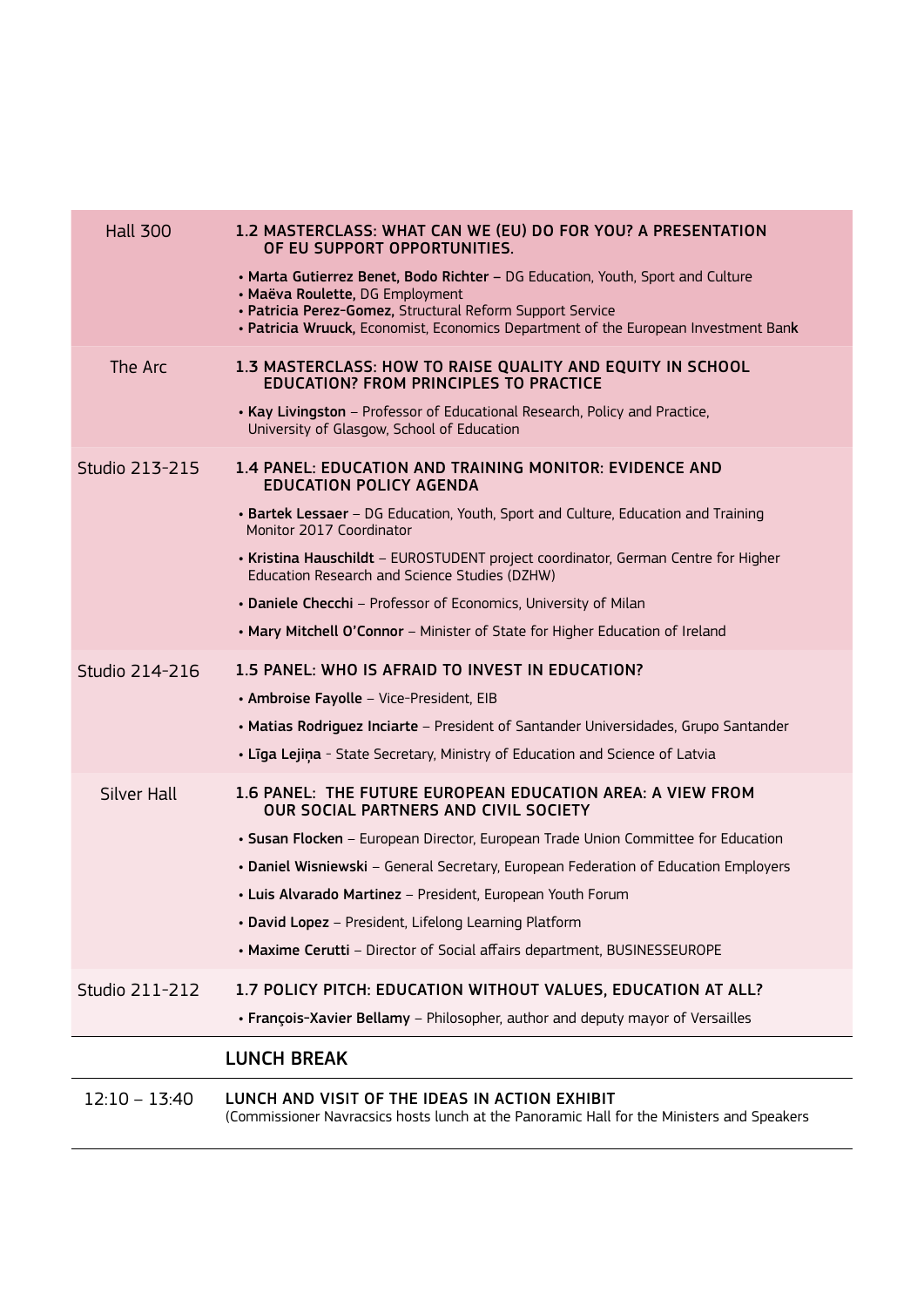|                                | <b>SECOND BLOCK - BASIC SKILLS AND INCLUSIVE EDUCATION</b>                                                                                  |
|--------------------------------|---------------------------------------------------------------------------------------------------------------------------------------------|
| $13:40 - 14:40$<br>Copper Hall | HIGH LEVEL PANEL DISCUSSION: BACK TO BASICS:<br>HOW MUCH DO WE LOSE WHEN BASIC SKILLS AREN'T PROPERLY TAUGHT<br>AND VALUES AREN'T PROMOTED? |
|                                | · Tiago Brandão Rodrigues - Minister of Education of Portugal                                                                               |
|                                | • Iñigo Méndez De Vigo - Minister of Education, Culture and Sport of Spain                                                                  |
|                                | • Maja Makovec Brenčič - Minister of Education, Science and Sport of the Republic of Slovenia                                               |
|                                | • Margit Timakov - Master teacher, President of Estonian Association of Teachers                                                            |
| 14:50 - 15:50                  | <b>PARALLEL SESSIONS</b>                                                                                                                    |
| Copper Hall                    | 2.1 POLICY PITCH: ENGAGING WITH DISADVANTAGED PUPILS TO ENSURE<br><b>NO ONE IS LEFT BEHIND</b>                                              |
|                                | • Evarist Bartolo - Minister for Education and Employment of Malta                                                                          |
|                                | • Manuela Prajea - Teacher, Traian National College in Romania                                                                              |
|                                | • Pablo Pineda - Diversity Consultant, Adecco Foundation                                                                                    |
|                                | • Francisco Mesonero - Director-General, Adecco Foundation                                                                                  |
| Studio 214-216                 | 2.2 YOUR QUESTIONS ANSWERED: THE EARLIER THE BETTER,<br>WHY A GOOD START WILL MAKE THE DIFFERENCE                                           |
|                                | • Céline Alvarez – Activist and author                                                                                                      |
| Silver Hall                    | 2.3 MASTERCLASS: INCLUSIVE EDUCATION, EXPERIENCES FROM THE FRONTLINE                                                                        |
|                                | • Caroline Boswell - Head of Education and Youth, Greater London Authority, Mayor's Office                                                  |
|                                | • Éric Mestrallet – President, Espérance Banlieues                                                                                          |
| Studio 211-212                 | 2.4 MASTERCLASS: ACCESSIBLE HIGHER EDUCATION NO MATTER WHERE<br>YOU COME FROM - LEARNING FROM THE TRINITY ACCESS PROGRAMME                  |
|                                | . Patrick Prendergast - Provost & President Trinity College Dublin, the University of Dublin                                                |
|                                | . Jean-Claude Marcourt - Vice-President and Minister for Higher Education, Research and the<br>Media of the Fédération Wallonie-Bruxelles   |
| The Arc                        | 2.5 MASTERCLASS: THE POWER OF CULTURE TO FOSTER COHESION                                                                                    |
|                                | • Szilveszter Ókovács – General Director, Hungarian State Opera                                                                             |
|                                | • Cristina Gamna Marchini - Head of School and Education Department, FAI - Fondo<br>Ambiente Italiano, Apprendisti Ciceroni project         |
|                                | · Peter De Caluwé - Director, La Monnaie                                                                                                    |
|                                | • Clara Wagner - Director, Public and International Affairs, Philharmonie de Paris                                                          |
| <b>Hall 300</b>                | 2.6 PANEL: ON YOUR MARK, GET SET, GO! LEARNING THROUGH SPORT                                                                                |
|                                | • David Casinos - Paralympic gold medallist, "Trainers Paralimpicos" Programme, ONCE Foundation                                             |
|                                | • Liesbeth Wyns - BX Community                                                                                                              |
|                                | • Lívia Járóka - Member of the European Parliament                                                                                          |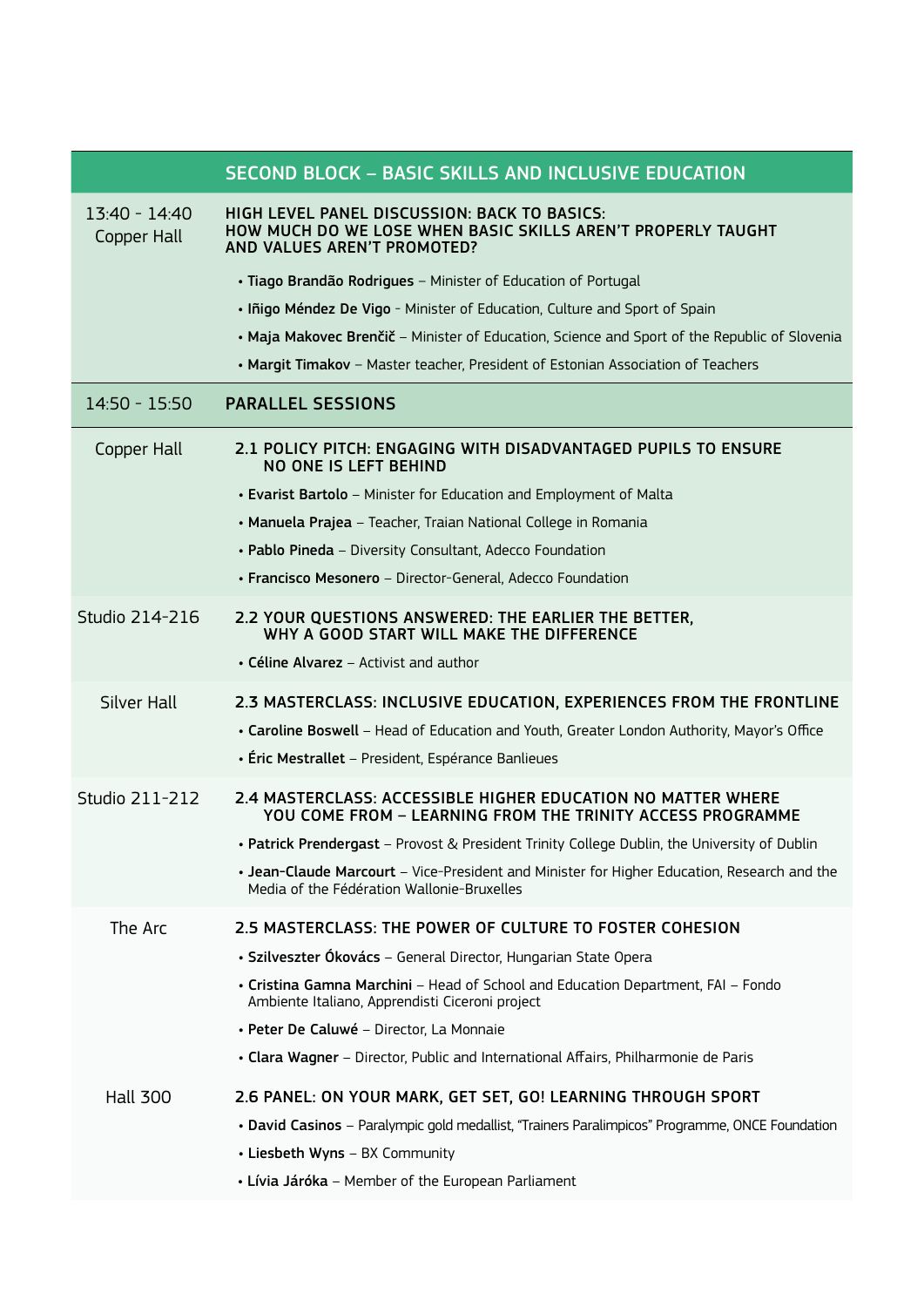|                                | THIRD BLOCK - A GLIMPSE OF THE FUTURE:<br><b>WHAT SKILLS FOR THE DECADES TO COME?</b>                                                  |
|--------------------------------|----------------------------------------------------------------------------------------------------------------------------------------|
| $16:00 - 17:00$<br>Copper Hall | PANEL: APTITUDES OR ATTITUDES? ARE RESILIENCE AND TRANSVERSAL<br>SKILLS WHAT SOCIETY AND EMPLOYERS NEED?                               |
|                                | • Hilde Crevits - Vice-President of the Flemish Government and Flemish<br>Minister for Education                                       |
|                                | . Ingrid van Engelshoven - Minister for Education, Culture and Science of the Netherlands                                              |
|                                | • Péter Halácsy - Co-founder of Prezi and Director of the Budapest School                                                              |
|                                | • Tom Hall - General Manager, LEGO Education International                                                                             |
|                                | • Marja Makarow - Director, Biocenter Finland                                                                                          |
| $17:10 - 18:10$                | <b>PARALLEL SESSIONS</b>                                                                                                               |
| <b>Hall 300</b>                | 3.1 PANEL: IS THERE A ROLE FOR THE PRIVATE SECTOR IN TEACHING<br><b>DIGITAL COMPETENCES?</b>                                           |
|                                | · Rodrigo Del Prado - Deputy General Manager, BQ                                                                                       |
|                                | • Alberto Valero - Director, Educational Projects, BQ                                                                                  |
|                                | • Piotr Pluta - Director, Corporate Affairs, Cisco                                                                                     |
| Copper Hall                    | 3.2 WORKSHOP: FROM DIGITAL SKILLS TO A DIGITAL CITIZENSHIP,<br>BEING DIGITALLY COMPETENT IN ALL ASPECTS OF LIFE                        |
|                                | • Panagiotis Kampylis - SELFIE project Leader, Joint Research Centre, European Commission                                              |
|                                | • Anita Breuer - Co-founder, CEO - Logiscool                                                                                           |
|                                | • Eva Maydell - Member of the European Parliament                                                                                      |
| The Arc                        | 3.3 MASTERCLASS: THE HIDDEN CHARM OF STEM: HOW TO MAKE THEM<br><b>MORE ATTRACTIVE?</b>                                                 |
|                                | • David Calle - Teacher and Nominee for Global Teacher Prize 2017                                                                      |
|                                | • Jean-Luc Richter - Physics and Chemistry teacher, Lycée Jean-Baptiste Schwilgué,<br>Sélestat, Vice president Science on Stage France |
|                                | • Blaženka Divjak - Minister of Science and Education of the Republic of Croatia                                                       |
| Studio 211-212                 | 3.4 PANEL: TO TEACH OR NOT TO TEACH ENTREPRENEURSHIP,<br>IS IT STILL A QUESTION?                                                       |
|                                | • Merete Riisager Andersen - Minister of Education of Denmark                                                                          |
|                                | • Ludovic Thilly - Chair of the Coimbra Group Executive Board                                                                          |
|                                | · Iolanda Giovidelli - Headmaster, I.I.S Liceale Q.O Flaco - Portici (Naples)                                                          |
|                                | • Henrik Svensson - Master School Manager, EIT InnoEnergy                                                                              |
| Studio 213-215                 | 3.5 WORKSHOP: CHILDREN AS ACTORS FOR TRANSFORMING SOCIETY (CATS):<br>DISCOVER TRANSVERSAL SKILLS THROUGH THE HUMAN LIBRARY             |
|                                | · Darren Bird, Jean Gordon, Lilyana Slavova, Emily Peters and<br>Roxanne Landais - CATS members and facilitators                       |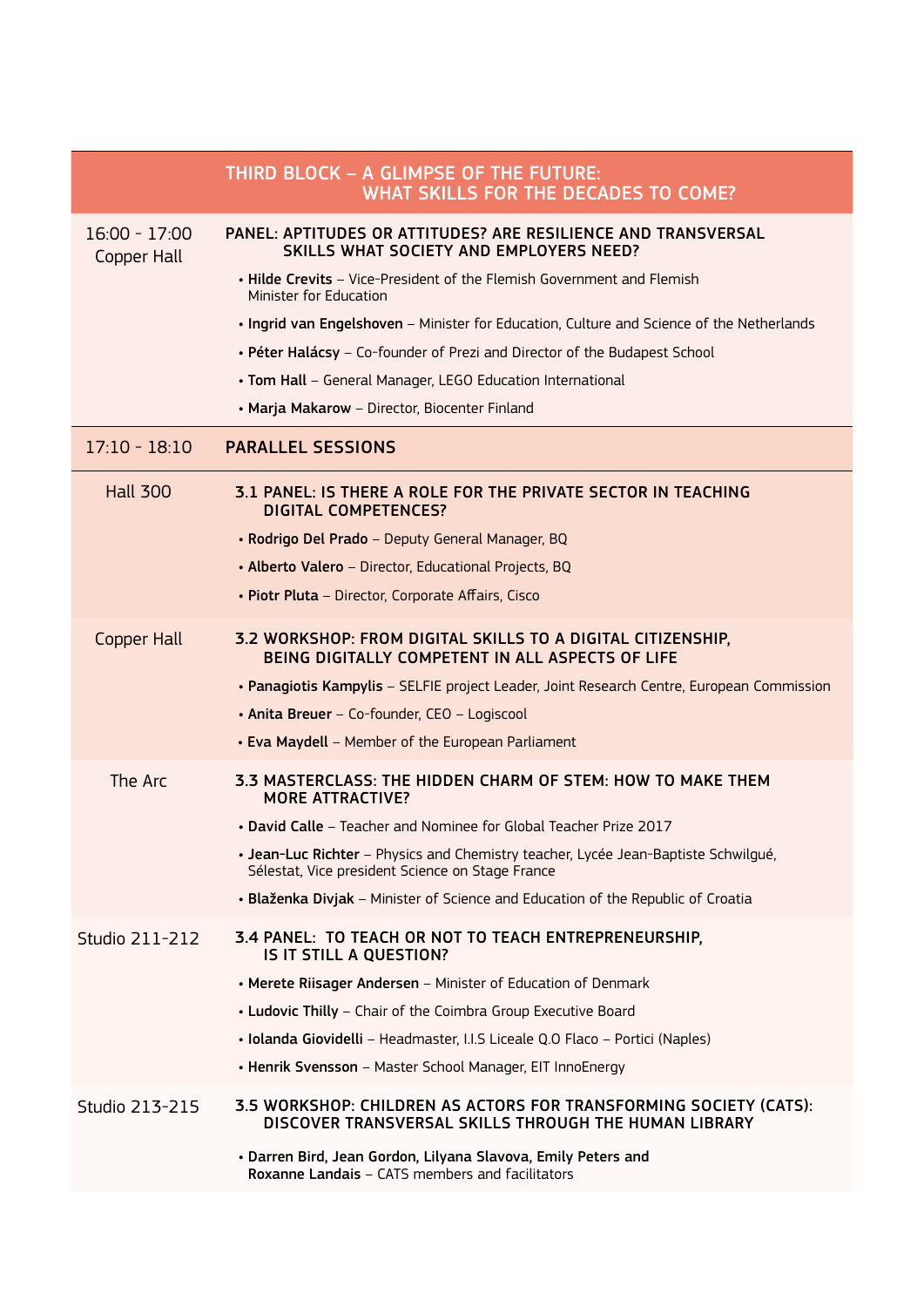| Silver Hall     | 3.6 MASTERCLASS: FROM STEM TO STEAM, WHEN OPPOSITES ATTRACT                                            |  |
|-----------------|--------------------------------------------------------------------------------------------------------|--|
|                 | • François Taddei – Director, Center for Research and Interdisciplinarity (CRI)                        |  |
|                 | • Denitsa Sacheva – Deputy Minister of Education and Science of Bulgaria                               |  |
| Studio 214-216  | 3.7 OPEN UP!: THE ART OF UNDERSTANDING AND BEING UNDERSTOOD                                            |  |
|                 | . Representatives from Open UP! Let youth be heard so educate youth to debate                          |  |
|                 |                                                                                                        |  |
|                 | <b>CLOSING SESSION (PLENARY SESSION)</b>                                                               |  |
| $18:20 - 18:30$ | CLOSING REMARKS: Next steps and the way forward                                                        |  |
| Cooper Hall     | • Martine Reicherts – Director-General, DG Education, Youth, Sport and Culture,<br>European Commission |  |



2#2

 $31 \times 68 + 34$